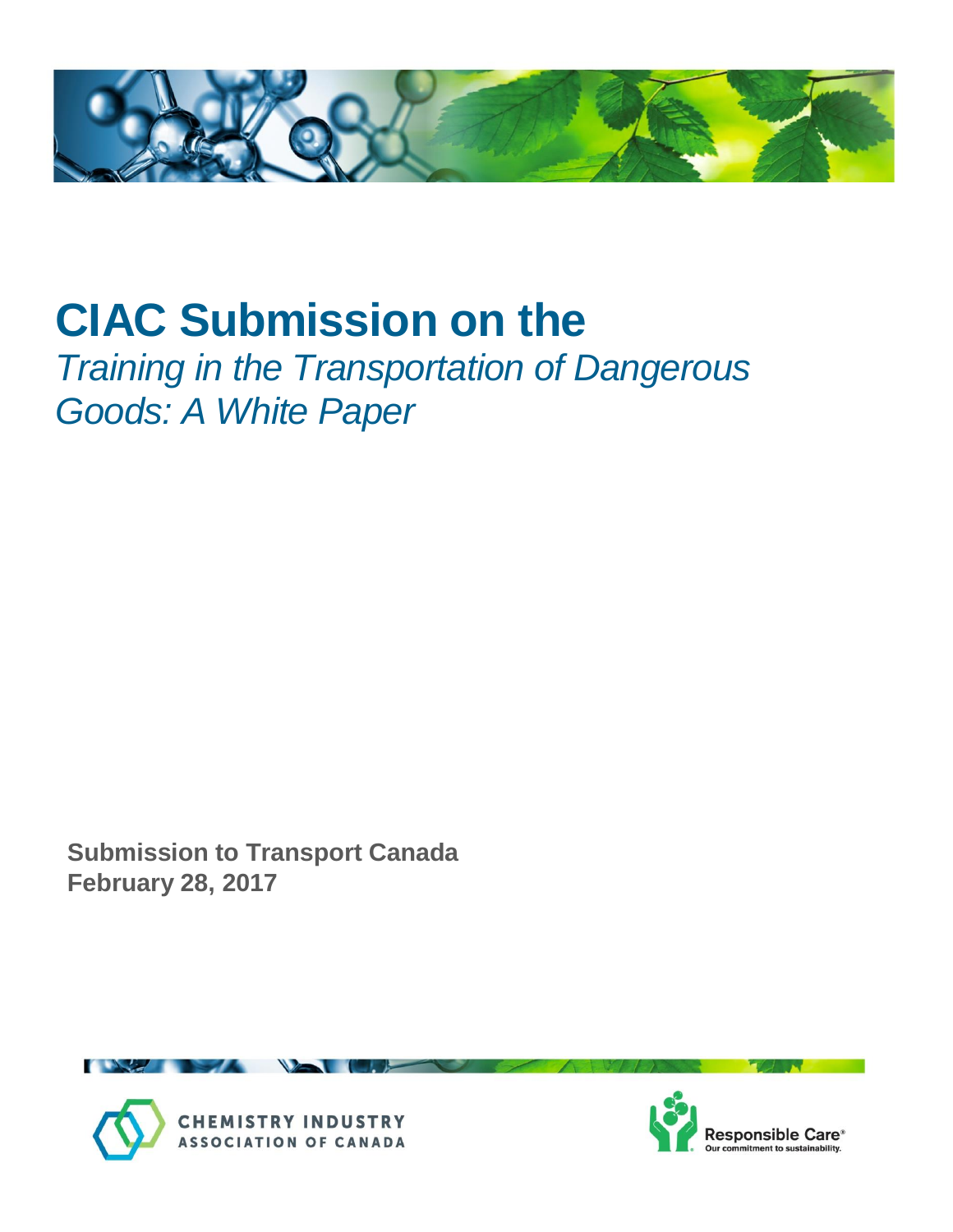#### **Introduction**

The Chemistry Industry Association of Canada (CIAC) is pleased to submit its comments and recommendations on the *Training in the Transportation of Dangerous Goods: A White Paper.* CIAC is the voice of Canada's \$53 billion chemistry sector. We represent the interests of Canada's leading chemistry companies – from petrochemical, inorganic and specialty chemical producers, to biobased manufacturers and chemistry-related technology and R&D companies. Canada's chemistry industry employs 87,500 Canadians directly, and supports another 525,000 jobs in the Canadian economy.

CIAC members produce goods that are needed everywhere; they are essential to Canada's economy and our quality of life. Among them, hundreds of dangerous goods are also manufactured and shipped across Canada daily.

Safety is a top priority for Canada's chemistry industry, both at plant sites and along transportation routes. During the past 25 years, CIAC members have invested hundreds of millions of dollars in transportation-related research and upgrades; and have set the gold standard for transportation safety through the TRANSCAER® (Transportation Community Awareness and Emergency Response) and TEAP® III (Transportation Emergency Assistance Program) initiatives. Canada's chemistry industry goes above and beyond what is required by Canadian laws related to the transportation of chemical products, including dangerous goods.

As part of our commitment to Responsible Care® – the Association's United Nations recognized sustainability initiative - CIAC verifies that each of its members and transportation partners is meeting Responsible Care's stringent safety standards, by requiring independent, public verifications of these companies every three years. For example, as part of the Operations Code companies commit to have "a process to evaluate workplace health and safety hazards and implement suitable means to control such hazards…" Furthermore, companies employ management systems designed for fostering continuous improvement. Verification reports are publicly available at [www.canadianchemistry.ca/responsiblecare.](http://www.canadianchemistry.ca/responsiblecare)

### **Comments on the** *Training in the Transportation of Dangerous Goods: A White Paper*

CIAC and its members agree that the safe transportation of dangerous goods depends on well trained people.

In reviewing the White Paper's conclusion it is stated, "The proposed amendments are necessary first steps in strengthening TDGR training requirements that, until now, have been largely administrative. These steps will improve public safety, and will give inspectors the enforcement tools they need to ensure compliance." CIAC members are interested in learning what measures will be put in place to ensure a fair and consistent approach is used among inspectors. Additionally, industry would like to work with Transport Canada to ensure that expectations for employees, employers, and regulators are clear and assessed in a fair, consistent, and fact-based manner.

### [What do you think of the existing definitions of "competent person"? Is one clearer than others? Why?](http://www.letstalktransportation.ca/part6/forum_topics/what-do-you-think-of-the-existing-definitions-of-competent-person-is-one-clearer-than-others-why)

While CIAC members have not expressed concern with the definition of "adequate training" and find the definition in section 6.2 to be clear, they could be supportive of another definition and more detailed expectations being included in the regulations. However, the proposed definition of "competent person" shared in the White Paper from the International Civil Aviation Organization (ICAO) or the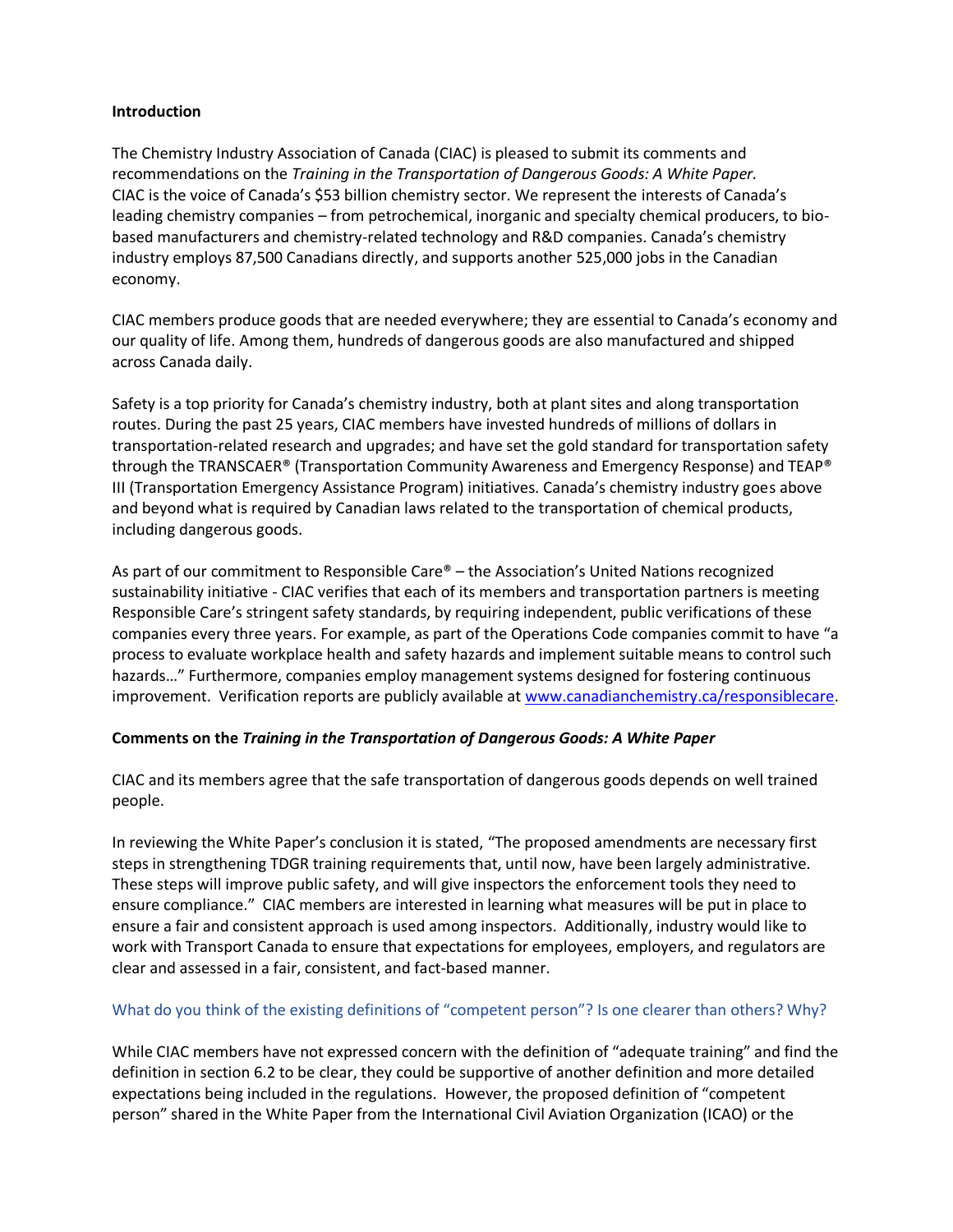Occupational Health and Safety Regulations (OSH) may not be appropriate or necessary for general training in TDG. Rather than defining a "competent person", it is strongly recommended that Transport Canada harmonize more closely with the training requirements found in the UN Model Regulations (Section 1.3.2) and the US DOT 49 CFR (172.700-172.704), which include general awareness, functionspecific and safety training expectations. This proposal would allow for an equivalent level of safety to Transport Canada's proposal to move from a knowledge-based to both knowledge and skills-based definition while also allowing for increased harmonization and consistency among regulations.

## [What do you think of the move to a competency-based training and assessment](http://www.letstalktransportation.ca/part6/forum_topics/what-do-you-think-of-the-move-to-a-competency-based-training-and-assessment-approach-should-other-elements-be-considered-why) (CBTA) approach? What [else should be considered, and why?](http://www.letstalktransportation.ca/part6/forum_topics/what-do-you-think-of-the-move-to-a-competency-based-training-and-assessment-approach-should-other-elements-be-considered-why)

CIAC and its members agree that fundamentally it is the responsibility of the employer to ensure their employees are competent and trained. For competency-based training to be supported it would not be overly prescriptive, job-specific, and the employer would remain responsible for determining competency. CIAC members are not supportive of a complete and exclusive CBTA framework similar to that of ICAO's being adopted for TDG Training in Canada. Given the variety of job functions, diversity of dangerous goods in transit, numerous means of containment, and multiple modes of transport developing a CBTA framework for each specific role and assessing against it would be extremely complex, very time-intensive, and lead to increased misalignment with other international regulations.

CIAC members are supportive of and use competency-based training for many aspects of their TDG training but also believe that flexibility in training and approach is important. For example, a company may use online training courses for an awareness level but then move to practical or competency-based training and assessment for more detailed functions to perform a specific role safely. If all aspects of TDG training were required to be delivered in-person it would be cost-prohibitive and logistically challenging for many companies.

CIAC members also agree that a one-size-fits-all approach is not appropriate or possible for the enforcement aspects of competency based training. However, of key importance to members is ensuring any assessment of an individual's competency consists of clear and known expectations, is factbased, and is assessed consistently among inspectors. Furthermore, it is key that any competency based training framework that identifies performance expectations be linked to and based on a person's job functions.

## [What are your thoughts on a Transport Canada Transportation of Dangerous Goods 101 Test? Is there](http://www.letstalktransportation.ca/part6/forum_topics/what-are-your-thoughts-on-a-transport-canada-transportation-of-dangerous-goods-101-test-is-there-anything-in-particular-that-we-should-consider-in-its-development-why)  [anything in particular that we should consider in its development? Why?](http://www.letstalktransportation.ca/part6/forum_topics/what-are-your-thoughts-on-a-transport-canada-transportation-of-dangerous-goods-101-test-is-there-anything-in-particular-that-we-should-consider-in-its-development-why)

Overall, CIAC members are not opposed to Transport Canada creating guidance, criteria and a TDG 101 Test as one option or tool for organizations looking for guidance in this area. However, after reviewing Appendix C of the White Paper, "Sample Transport Canada TDG 101 Course" it was thought that several of the topics were too detailed for a 101-level course. For instance, explaining exemptions, identifying penalties, and completing paperwork may be too detailed for a 101 level course. It is the opinion of CIAC members that a possible TDG 101 Test should be very high-level and applicable to employees regardless of their specific job tasks, which could be limited to loading tank cars or creating shipping documents.

Additionally, one of the noted advantages to standardized training in the White Paper and previous consultation documents was "creating a skilled workforce with portable training." This concept seems to extend beyond the general scope of ensuring safety. Additionally, while skills may be transferrable as